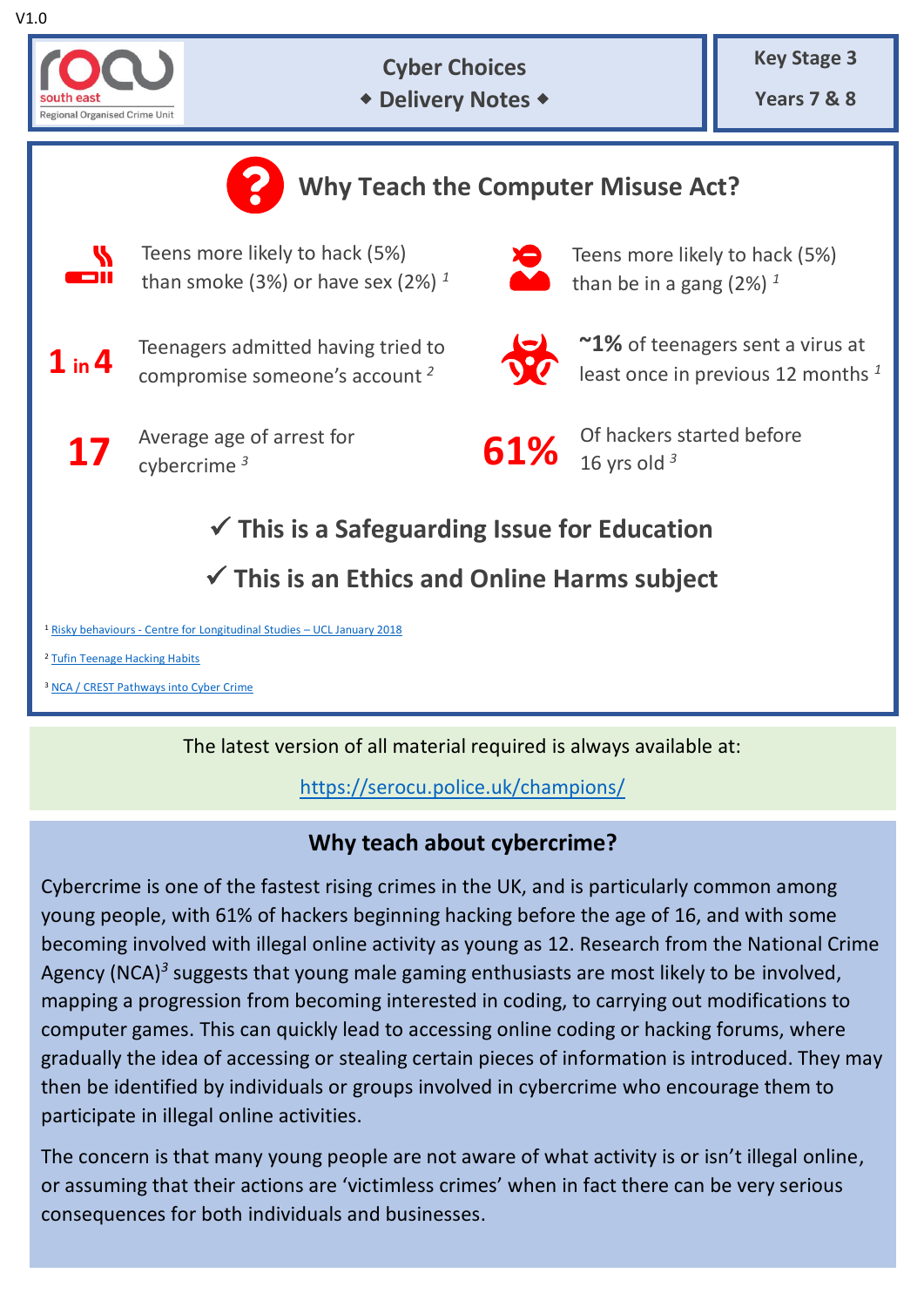## **Creating a safe learning environment**

It is essential that students have the right learning environment in order to get the most of the lesson, including feeling able to share ideas without criticism, negative comments or bullying. The opportunity should also be given to make disclosures in private and the right setting allows the teacher to manage discussions.

**If you are a STEM Ambassador:** it is the teacher's responsibility to safeguard the students, but you can contribute by creating the right learning environment, including laying down some ground rules:

- Everyone has the right to speak and be heard with respect from others
- Everyone should be careful to use the right language which must not be offensive
- People should use the right phrases or terms and ask if they do not know
- If you wish to add comment to a point, statement or opinion from someone else, your comment should be on *what* was said and not *who* it was said by
- Nobody should share anybody else's personal experiences and should be very cautious about sharing your own (this can lead to uncomfortable or distressing disclosures)
- Nobody should be put on the spot
- There should be no assumptions or judgements about anybody

You should consider the need or desire for an anonymous comment box for questions or feedback, to avoid anyone having to voice them in front of the class.

You should consider the differing needs and experiences of individuals in the class – some may have experience of being the perpetrator or victim of some of the crimes described. While the harm is generally not physical it may be connected with other offences such as cyber bullying. Seek guidance from a safeguarding lead or teacher as necessary.

**STEM Ambassadors:** the teacher has a responsibility to ensure compliance with the school's policies on safeguarding and confidentiality. You should turn to them for guidance.

Finish the lesson ensuring that everyone knows that more guidance or help can be sought if necessary. Explain that there are professionals that the teachers can turn to for expert help.

## **Differentiating learning for those with SEND**

Teachers are best placed to decide how the needs of specific students may be met differently and it is impossible to provide comprehensive guidance. The modular nature of the lesson plan has been designed to provide different possibilities to suit the audience and environment.

The lesson has been designed for all but specific consideration given to those with autistic spectrum disorder (ASD) who are anecdotally more vulnerable to becoming involved in cybercrime. The lesson avoids trying to focus too much on emotional aspects or on creating a model which suggests that there is a greater financial benefit to being a cybercriminal. For more advice on teaching those with ASD seek specialist help from the National Autistic Society.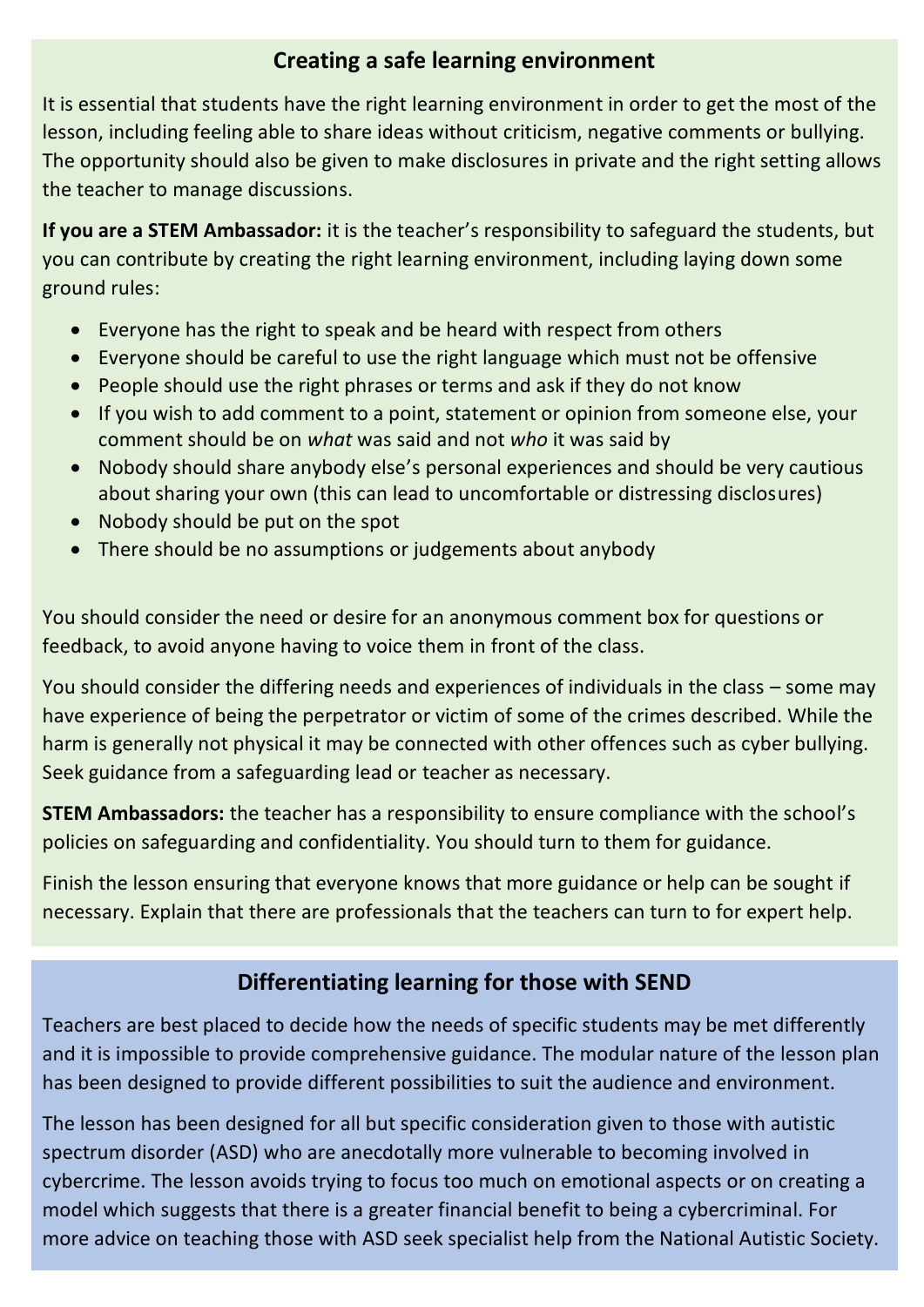# **Glossary of terms**

There are lots of potentially confusing terms in the cyber world and it is important to have a good grasp of these terms to speak with confidence. Precise use of language can avoid misconceptions and ambiguity.

| <b>Term</b>                                                | <b>Meaning</b>                                                                                                                                                                                                                                                                                                                                                                                                                                                                                                                                                                                                                                                                                                                                                                                                                         |
|------------------------------------------------------------|----------------------------------------------------------------------------------------------------------------------------------------------------------------------------------------------------------------------------------------------------------------------------------------------------------------------------------------------------------------------------------------------------------------------------------------------------------------------------------------------------------------------------------------------------------------------------------------------------------------------------------------------------------------------------------------------------------------------------------------------------------------------------------------------------------------------------------------|
| Shoulder surfing                                           | Looking over somebody's shoulder while they type in their password or PIN code so that<br>you can remember them and use them later to login to their account - this is NOT illegal<br>until you use the details to actually login and do something with the other person's<br>account                                                                                                                                                                                                                                                                                                                                                                                                                                                                                                                                                  |
| Denial of Service (DoS)<br>aka 'Booting' or<br>'Stressing' | Knocking someone else's internet connection out by overwhelming it with thousands or<br>millions of tiny data requests every second. While it sounds very technical it is widely<br>experienced in online gaming where it is easy for players to find their opponent's IP<br>address (their online address) to target. There are illegal websites providing DoS services<br>called webstressers or web-booters for a matter of a few pounds per attack and many<br>even accept PayPal. You may hear of 'Distributed Denial of Service' or DDoSing which is<br>where thousands of virus infected computers or devices perform the attack. These are<br>very hard to defend against. The maximum penalty for performing a DoS attack in the UK<br>(against anywhere in the world) is 10 years in prison (Section 3 Computer Misuse Act). |
| Hacking                                                    | Hacking is a neutral term that is generally regarded as bad because of how the media and<br>Hollywood portray hackers. This puts many off of the positive side because of<br>stereotypical images of hoodies in front of green screens. Hacking involves trying to defeat<br>the cyber security of a system. With permission this is a well-paid career - ethical hacking.<br>Without permission this would usually be unauthorised access to computer material<br>(Section 1 Computer Misuse Act) with a maximum penalty of 2 years in prison, or 5 years<br>in prison if you intended to commit another offence once you had hacked your way in<br>(such as stealing money or committing a fraud).                                                                                                                                   |
| Firewall                                                   | A security system which regulates what internet traffic can come into or go out of a<br>computer or network. In theory, it prevents bad stuff coming in from the public internet<br>but still allows good traffic such as internet browsing, but they are not intelligent and can<br>be circumvented by users doing the wrong thing. Most internet enabled devices have a<br>firewall of some sort including mobile phones, tablets and laptops. On a computer<br>network (like the school) there will dedicated IT devices providing the firewalls.                                                                                                                                                                                                                                                                                   |
| Hacktivism                                                 | Misusing computers or networks to make a political, social or economic point - activism<br>online. Some move from simply broadcasting opinions into breaking the law. Defacing<br>websites is quite common, as are Denial of Service (DoS) attacks.                                                                                                                                                                                                                                                                                                                                                                                                                                                                                                                                                                                    |
| Malware                                                    | Malicious Software, which to most of us means a computer virus. There are in fact many<br>different types of malicious software including viruses, worms, rootkits, trojans and all of<br>them do bad things to computers or networks in different ways.                                                                                                                                                                                                                                                                                                                                                                                                                                                                                                                                                                               |
| <b>Remote Access Trojan</b><br>(RAT)                       | Like the story of the Trojan horse, this is software that pretends to be legitimate - often<br>antivirus software. In reality, once installed, a RAT creates a 'back door' to the machine or<br>network allowing cyber criminals unlimited access to whatever the logged-in user has.                                                                                                                                                                                                                                                                                                                                                                                                                                                                                                                                                  |
| Mods aka Modding and<br>Cheats                             | 'Modding' a computer game means changing the code in some way so that the player can<br>do something the author of the game did not intend. Some games (i.e. Minecraft) actively<br>encourage modding. Cheating is entering codes or taking advantage of a bug (error) that<br>then allows the player to do something. Both typically let players fly, or unlimited ammo.                                                                                                                                                                                                                                                                                                                                                                                                                                                              |
| Black Hat / Grey Hat /<br>White Hat Hacker                 | Hacking (as above) is a neutral term. A White Hat Hacker is one who has permission and is<br>paid to hack to test cyber security defences. They stay legal. Black Hat Hackers happily<br>break the law and usually do. Grey Hats sit in between - they try to be legal but revert to<br>crime sometimes such as when they are disgruntled.                                                                                                                                                                                                                                                                                                                                                                                                                                                                                             |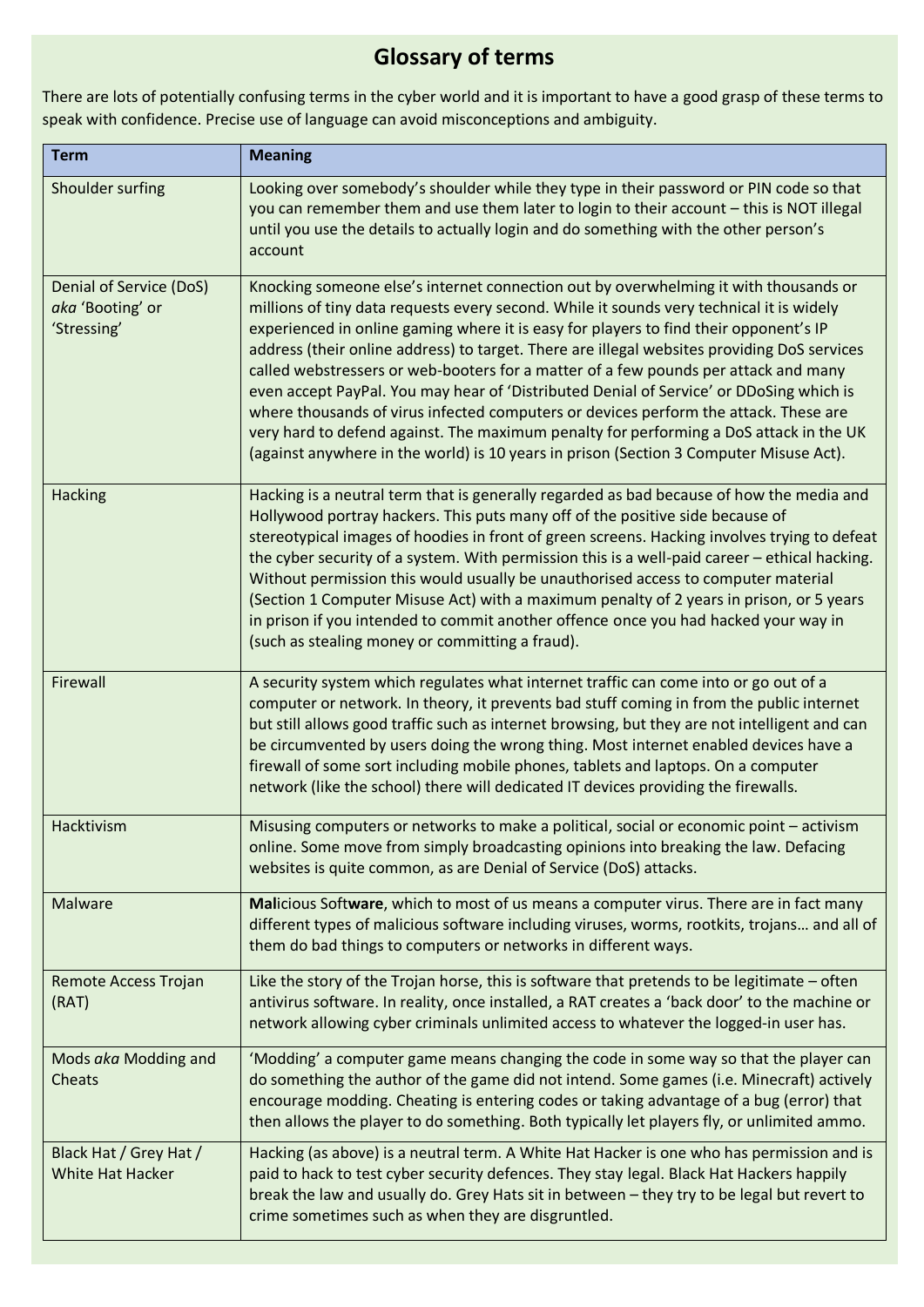| <b>Term</b>                      | <b>Meaning</b>                                                                                                                                                                                                                                                                                                                                                                                                                                                                                                                                                                                                                                                                                                                                                                                                                                                                                                                                                                                                                                                                                                                                                                                                                                                                                                                                                                                                                                                                                                                                                                                                                                                                                                                                       |
|----------------------------------|------------------------------------------------------------------------------------------------------------------------------------------------------------------------------------------------------------------------------------------------------------------------------------------------------------------------------------------------------------------------------------------------------------------------------------------------------------------------------------------------------------------------------------------------------------------------------------------------------------------------------------------------------------------------------------------------------------------------------------------------------------------------------------------------------------------------------------------------------------------------------------------------------------------------------------------------------------------------------------------------------------------------------------------------------------------------------------------------------------------------------------------------------------------------------------------------------------------------------------------------------------------------------------------------------------------------------------------------------------------------------------------------------------------------------------------------------------------------------------------------------------------------------------------------------------------------------------------------------------------------------------------------------------------------------------------------------------------------------------------------------|
| Ransomware                       | A form of malware (see above) which, once on a computer, uses encryption to prevent the<br>user of the computer from accessing some or all of their files. The cyber criminal then<br>leaves a message which asks the user to pay a ransom - often in Bitcoin or other<br>cryptocurrency (see below) to release the files back to the user. The reality is, paying<br>rarely gets the files back. This is one of the most dangerous but common forms of<br>malware at the moment and has taken out a number of schools across the UK.                                                                                                                                                                                                                                                                                                                                                                                                                                                                                                                                                                                                                                                                                                                                                                                                                                                                                                                                                                                                                                                                                                                                                                                                                |
| <b>Bitcoin or Cryptocurrency</b> | Bitcoin was the first mainstream cryptocurrency. Cryptocurrency, despite being called<br>currency, is NOT legal money like the pound is as there is no Government or other<br>recognised body controlling the currency. The UK state it should be considered more like<br>an asset with a value, only a virtual asset. The price goes up and down based on how<br>many people are buying and selling them at any one time. They are built around the<br>concept of a 'blockchain' which is a long record of all sales and purchases. New Bitcoins<br>(and others) are said to be 'mined' (created) by solving complicated mathematical<br>equations. The first to solve the next equation gets the next Bitcoin (etc). Another<br>common cryptocurrency is 'Ethereum'.                                                                                                                                                                                                                                                                                                                                                                                                                                                                                                                                                                                                                                                                                                                                                                                                                                                                                                                                                                               |
| The Dark Web                     | The internet can be split into three tiers:<br>The Surface Web $-$ the bit of the internet that can be found using a simple Google<br>search publicly accessible and searchable<br>The Deep Web - most of the internet exists here this is computer networks<br>connected to the internet but you need permissions or knowledge to get access.<br>Google cannot index this to search it<br>The Dark Web - created by the US Navy originally to allow secure communications<br>back from abroad, these websites need special addresses and special software<br>(The Onion Router, or TOR) to get to it. Multiple layers of encryption (like the<br>layers of an onion, hence the name) provide a degree of anonymity. As a result,<br>cyber criminals have taken up shop on the Dark Web in large numbers selling<br>everything from guns, drugs and indecent images of children to cybercrime<br>services, malware and stolen personal data.<br>There is legitimate use of the Dark Web (some estimates as high as 50%) but finding<br>legitimate uses is harder than finding illegal or questionable content.<br>Answer to a common question: No, it is NOT illegal to access the Dark Web. Telling<br>young people not to go there only leads to mystery and them visiting it anyway.<br>Explaining that it is not illegal but is full of horrible, often illegal content and that<br>nobody can be trusted there is more effective. Western Governments, Law<br>Enforcement and academics (usually universities) control the majority of the TOR<br>'nodes' (servers to which you connect), which means in reality Police are becoming<br>quite effective at catching cyber criminals on the Dark Web and it is not as anonymous<br>as perceived. |